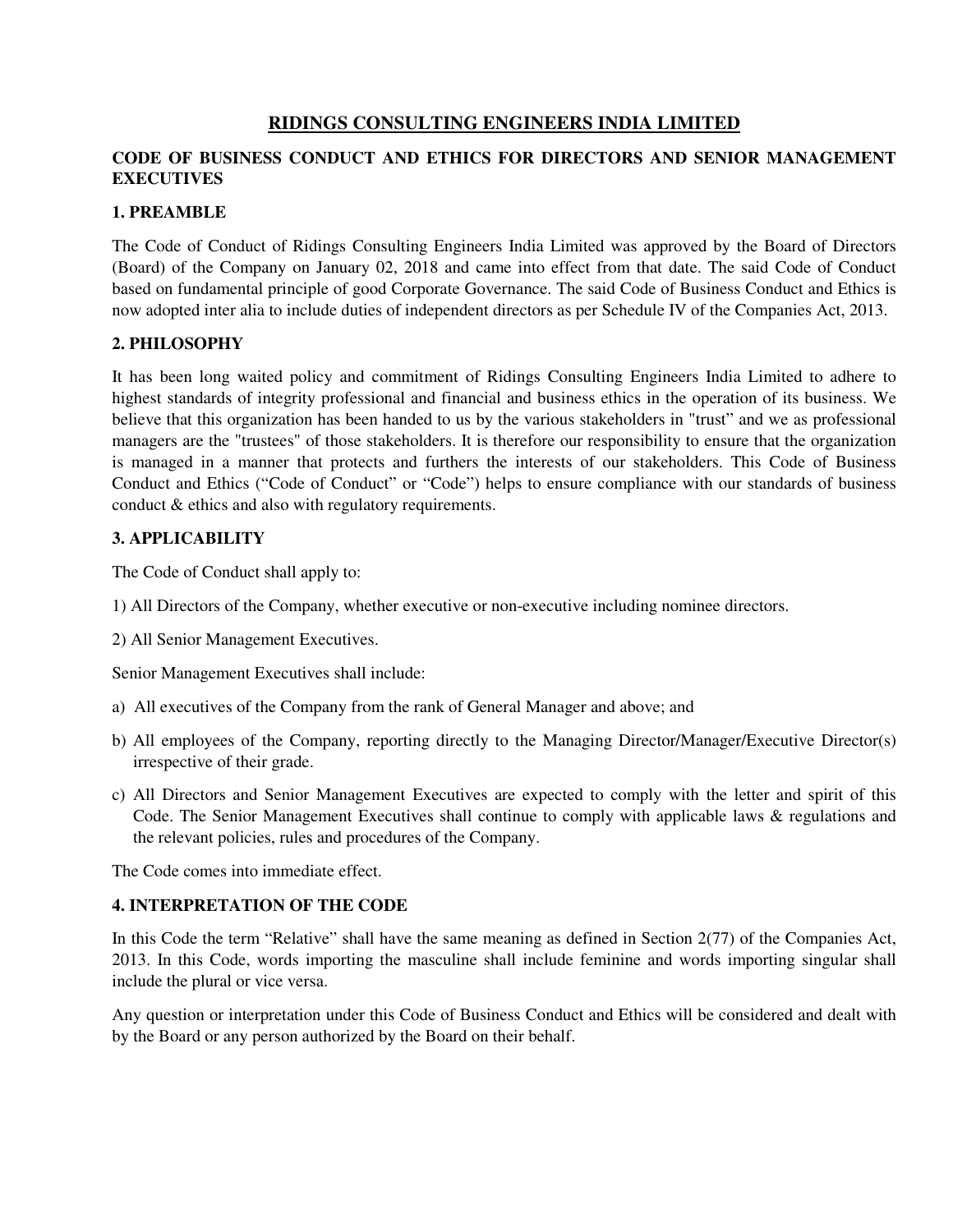# **5. HONESTY, INTEGRITY & ETHICAL CONDUCT**

All Directors and Senior Management Executives shall act in accordance with the highest standards of integrity, honesty, fairness and ethical conduct while working for the Company as well when representing the Company. Honest conduct means conduct that is free from fraud, suppression of facts or deception. Integrity & ethical conduct includes ethical handling of actual or apparent conflicts of interest between personal and professional relationships. All Directors and Senior Management Executives should promote ethical behavior and take steps to ensure that the Company promotes ethical behavior and also encourages employees to freely report violations of laws, rules, regulations or the Company's Code of Conduct to the Managing Director/Manager/Compliance Officer.

# **6. CONFLICT OF INTEREST**

All Directors and Senior Management Executives shall avoid situations in which their personal interest could conflict with that of the Company. A "conflict of interest" occurs when an individual's private interest directly or indirectly interferes or appears to interfere with the interests of the Company. The Directors and Senior Management Executives must act at all times in the Company's best interests and avoid putting themselves in a position where their personal interests conflict or appear to conflict with the interests of the Company. Their personal interests will include those of their relatives.

Any Director or Senior Management Executive, who is aware of a conflict of interest or is concerned that a conflict might develop, is required to disclose the matter promptly to the Board in case of a Director and to the Managing Director/Manager/Compliance Officer in case of a Senior Management Executive.

# **7. RELATED PARTY TRANSACTIONS**

Any Director or Senior Management Executive or any of their relatives/associates should not derive any undue personal benefit or advantage by virtue of his position or relationship with the Company. As a general rule, Senior Management Executives should avoid conducting Company business with a relative, or with a business in which a relative is associated in any significant role. Any dealings with a related party must be conducted in such a way that no preferential treatment is given and adequate disclosures are made as required by law and this Code.

#### **8. LEGAL COMPLIANCE**

The Company is committed to high standards of corporate governance and believes in Compliance with all the laws and regulations both in letter and spirit. The Company is committed to provide in time, accurate and complete information as required, to all concerned including its stakeholders. All Directors and Senior Management Executives must comply and where applicable, oversee compliance by employees with all the laws, rules and regulations applicable to the Company and its employees. Each Senior Management Executive must acquire appropriate knowledge of the requirements relating to his duties sufficient to enable him to recognize potential non-compliance issues and to know when to seek advice from the Legal Department on specific Company policies and procedures.

#### **9. INSIDER TRADING**

All Directors and Senior Management Executives and their immediate family members shall not derive any benefit or assist others to derive any benefit from the access to and possession of information about the Company, which is not in the public domain and thus constitutes insider information. All Directors and Senior Management Executives are required to comply with the Company's Code of Conduct for Prohibition of Insider Trading.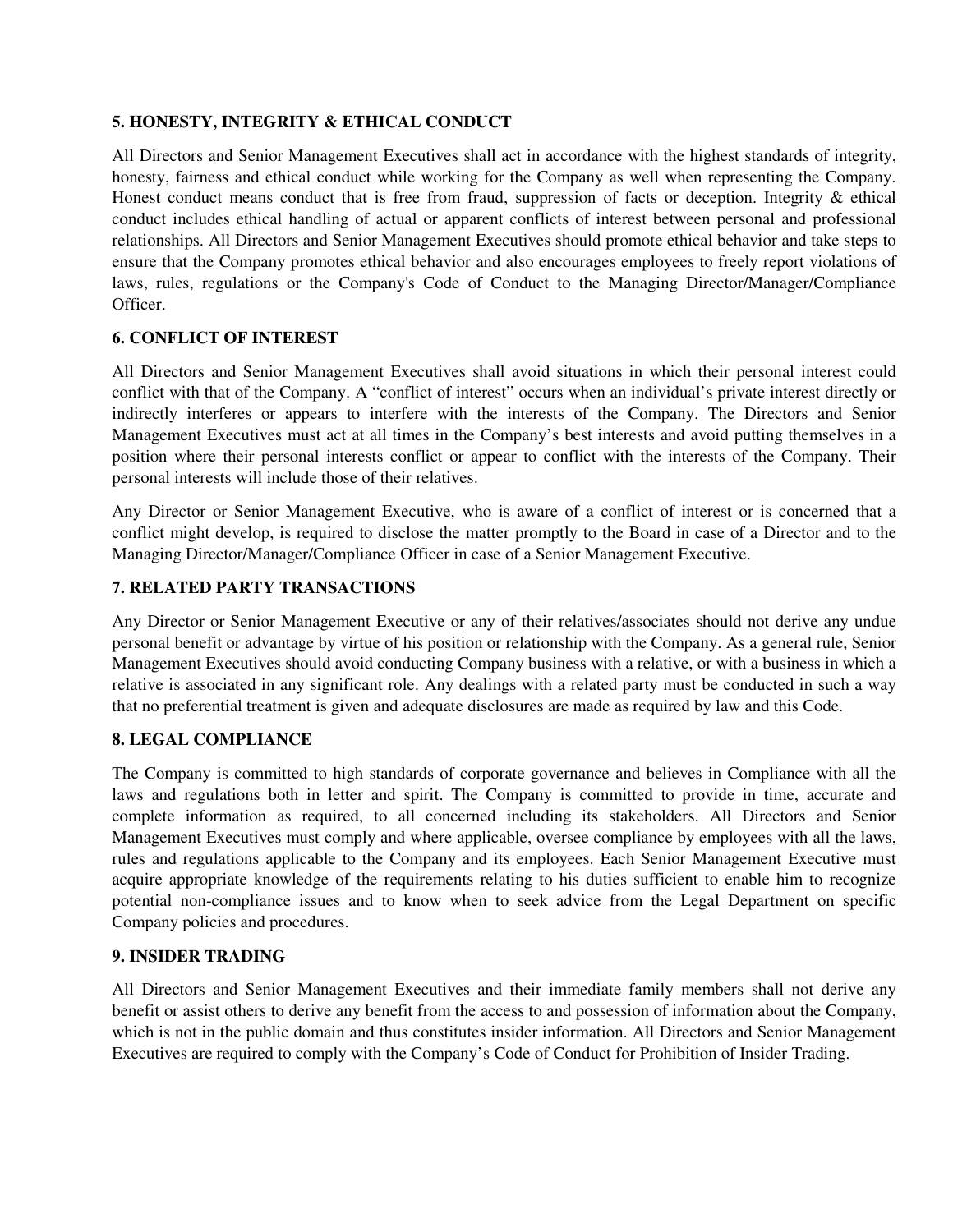#### **10. CONFIDENTIALITY**

All Directors and Senior Management Executives must maintain the confidentiality of sensitive information (that is not in public domain) relating to the Company which comes to their knowledge in the course of the discharge of their functions and any other Confidential information about the Company that comes to them, from whatever source, except when such disclosure is authorized or legally mandated. The confidentiality shall also continue after such person ceases to hold office as Director or serve the organization.

No Senior Management Executive shall communicate with any member of press or publicity media or any other outside agency on matters concerning the Company, except through the designated spokespersons or authorized otherwise.

# **11. TRANSPARENCY AND ACCOUNTABILITY**

The Directors and Senior Management Executives shall be transparent in all their dealings except in cases where the needs of business security dictate otherwise and shall hold themselves accountable to the Board or Managing Director/Compliance Officer as the case may be.

# **12. OPPORTUNITIES AND INFORMATION**

The Directors and Senior Management Executives owe a duty to the Company to advance the Company's business. The Directors and Senior Management Executives are prohibited from taking (or directing to a third party) a business opportunity (relevant to the line of business intended to be pursued by the Company) that is discovered through the use of corporate property, information or position, unless the Company has already been offered the opportunity and turned it down. The Directors and Senior Management

Executives are prohibited from using corporate property, information or position for personal gain and from competing with the Company. Wherever, it is difficult to differentiate between personal and Company benefits or there are both personal and Company benefits in certain activities, the only prudent course of conduct for the Directors and Senior Management Executives is to make sure that any use of Company property or services or such transactions that is not solely for the benefit of the Company has prior approval of the Board of Directors/Managing Director/Manager of the Company.

#### **13. COST CONSCIOUSNESS**

The Directors and Senior Management Executives shall exercise their responsibilities with utmost cost consciousness within the organization and shall promote the same. The Directors and Senior Management Executives shall not use any facility or asset of the Company for their personal use except when such facility or asset has been provided for personal use by policy or specific permission.

#### **14. EQUAL OPPORTUNITY**

The Company shall provide equal opportunities to all its employees and all qualified applicants for employment without regard to race, caste, colour, gender, religion, sex, age, marital status, disability, national origin, or any other factor made unlawful by applicable laws and regulations. This policy relates to all phases of employment including recruitment, hiring, placement, promotion, transfer, compensation, benefits, training, educational, social and recreational programs and the use of Company facilities. The Directors and Senior Management Executives shall encourage women employees to report any harassment concerns and be responsive to any complaints of harassment or other unwelcome and offensive conduct. Sexual harassment or exploitation is specifically prohibited.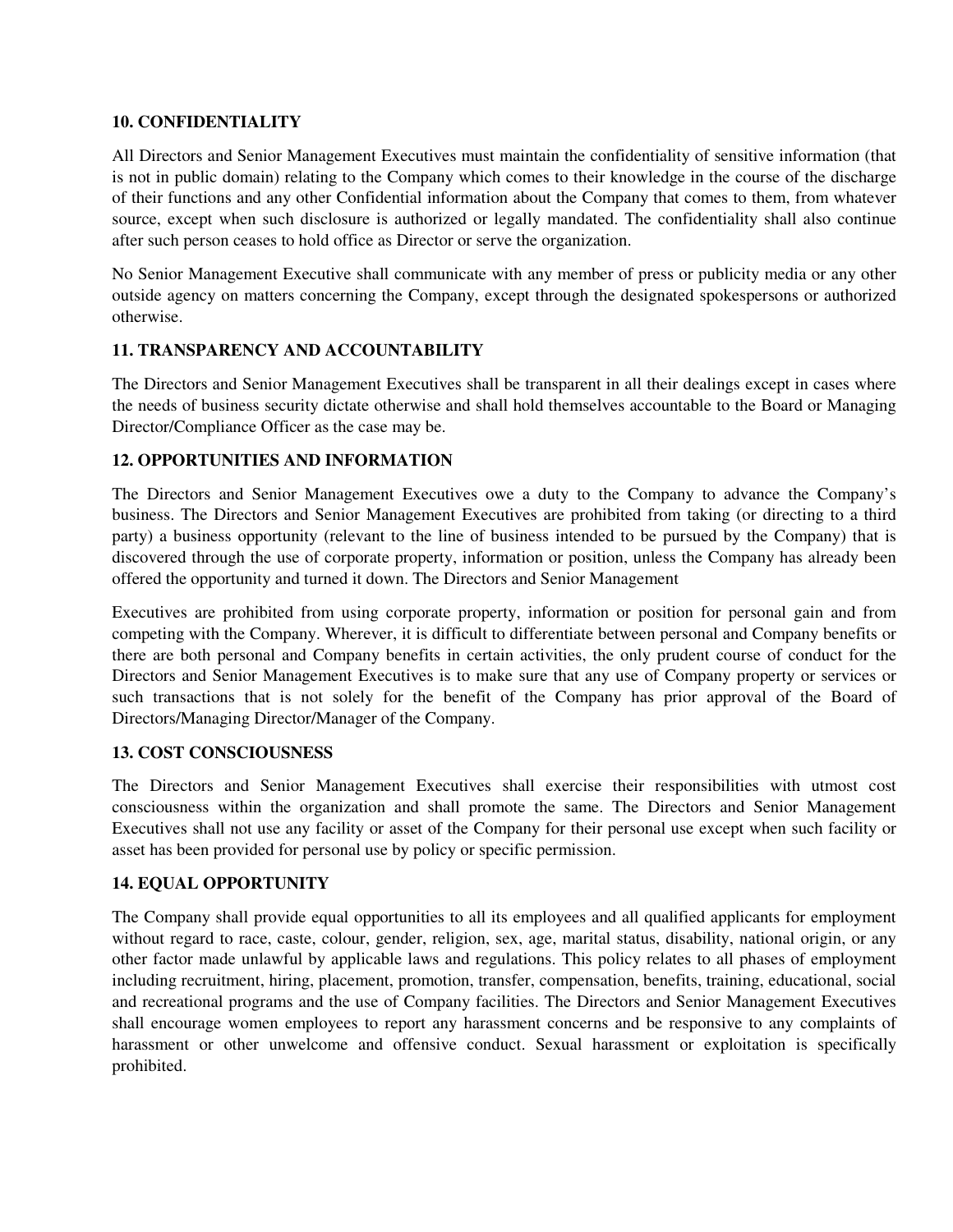#### **15. DEALING WITH PEOPLE IN THE ORGANISATION**

The Company will focus on meritocracy, equity and upholding of Company values in all people processes including performance management systems, appraisals, remuneration and rewards. The Directors and Senior Management Executives shall uphold the values of trust, teamwork, mutuality and collaboration, meritocracy, objectivity, self-respect and human dignity while dealing with the people within the organization. The Directors and Senior Management Executives shall practice and encourage the spirit of productive debate and discussion among the employees and with the Board as the situation may warrant. The Directors and Senior Management Executives shall not show disrespect to their superior officers or to the authority of the Board. The Directors and Senior Management Executives shall not engage in misinformation, disinformation or personal vilification or victimization of any employee or stakeholder.

# **16. RELATIONSHIP WITH SUPPLIERS AND CUSTOMERS**

The Directors and Senior Management Executives shall never compromise with the interest of the Company in all their dealings with suppliers and customers. The Directors and Senior Management Executive shall not accept gifts and presents of more than nominal value or receive gratuitous or other payments or treatments from suppliers or customers which could lead to compromising the Company's interests.

#### **17. CORPORATE SOCIAL RESPONSIBILITY**

The Company is committed to serve the community around its area of operations. The Company believes that no organization can survive in isolation and it has a responsibility towards the public at large. The Company aims to reach out to the neighboring communities and conserve the environment. The Company shall continuously take requisite community development initiatives around the areas of its operations. The Directors and Senior Management Executives shall in their decisions respect the necessity of environment protection and pollution control consistently with the need of sustainable development.

#### **18. DUTIES OF INDEPENDENT DIRECTORS (AS PER SCHEDULE IV of the Companies Act, 2013)**

The independent directors shall—

- (1) undertake appropriate induction and regularly update and refresh their skills, knowledge and familiarity with the Company;
- (2) seek appropriate clarification or amplification of information and, where necessary, take and follow appropriate professional advice and opinion of outside experts at the expense of the Company;
- (3) strive to attend all meetings of the Board of Directors and of the Board committees of which he is a member;
- (4) participate constructively and actively in the committees of the Board in which they are chairpersons or members;
- (5) strive to attend the General Meetings of the Company;
- (6) where they have concerns about the running of the Company or a proposed action, ensure that these are addressed by the Board and, to the extent that they are not resolved, insist that their concerns are recorded in the minutes of the Board meeting;
- (7) keep themselves well informed about the Company and the external environment in which it operates;
- (8) not to unfairly obstruct the functioning of an otherwise proper Board or Committee of the Board;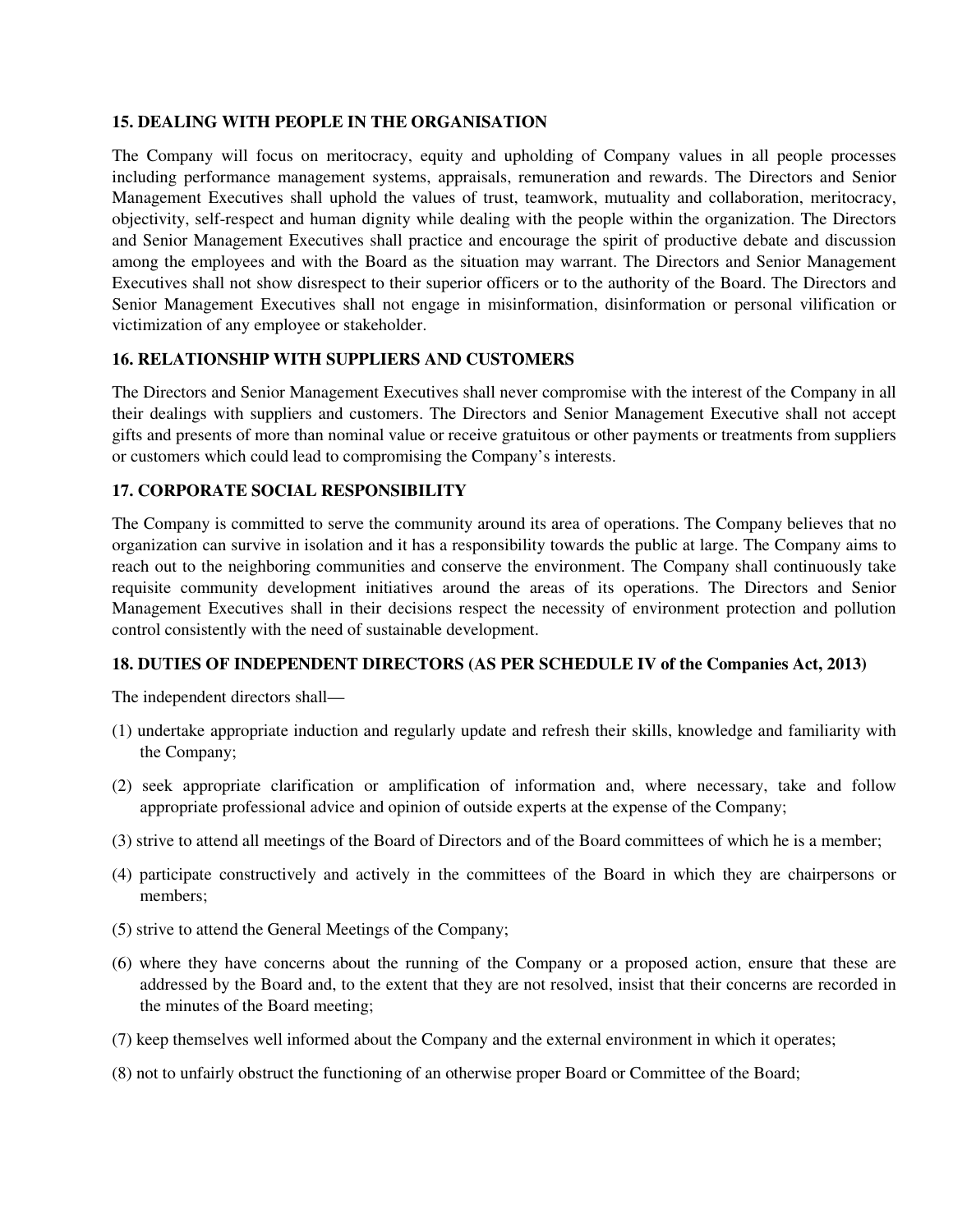- (9) pay sufficient attention and ensure that adequate deliberations are held before approving related party transactions and assure themselves that the same are in the interest of the Company;
- (10) ascertain and ensure that the Company has an adequate and functional vigil mechanism and to ensure that the interests of a person who uses such mechanism are not prejudicially affected on account of such use;
- (11) report concerns about unethical behavior, actual or suspected fraud or violation of the Company's code of conduct or ethics policy;
- (12) acting within his authority, assist in protecting the legitimate interests of the Company, shareholders and its employees;
- (13) not disclose confidential information, including commercial secrets, technologies, advertising and sales promotion plans, unpublished price sensitive information, unless such disclosure is expressly approved by the Board or required by law.

#### **19. GENERAL**

The Directors and Senior Management Executives:

- a) shall at all times make an endeavor to attend such meetings/occasions including Board and Committee meetings as are required of the person for the benefit, growth and development of the Company.
- b) shall dedicate sufficient time, energy and attention to the Company to ensure diligent performance and be aware of and seek to fulfill his or her duties and responsibilities as set forth in the Company's Memorandum  $\&$ Articles of Association and Corporate Governance Guidelines.
- c) shall not illegally withhold any property or documents of the Company and should ensure protection of the same at all times.
- d) shall not knowingly suppress a material fact, which can be detrimental to the interest of the Company, from the appropriate authority/body.
- e) shall not make any statement, verify any return or form, containing any particulars, knowing it to be false.
- f) shall practice a conduct of giving highest respect to humans and human values and must promote the same.

#### **20. REPORTING**

The Company Secretary shall be the Compliance Officer for the purpose of this Code. Senior Management Executives are required to report observed violations of the Code and illegal or unethical behavior to the Managing Director/Manager/Compliance Officer.

All reports will be treated in a confidential manner and it is Company's policy not to allow retaliation for reports made in good faith of misconduct by others. In accordance with an established, documented & approved process, the Company will undertake, review & where appropriate, investigate of alleged violations or misconduct. Senior Management Executives are expected to cooperate in internal investigations of misconduct and violations of this Code

#### **21. WAIVERS & AMENDMENTS**

Any waiver of any provision of this Code for a member of the Company's Board of Directors or a Senior Management Executive must be approved in writing by the Company's Board of Directors/Managing Director/Manager and appropriately disclosed.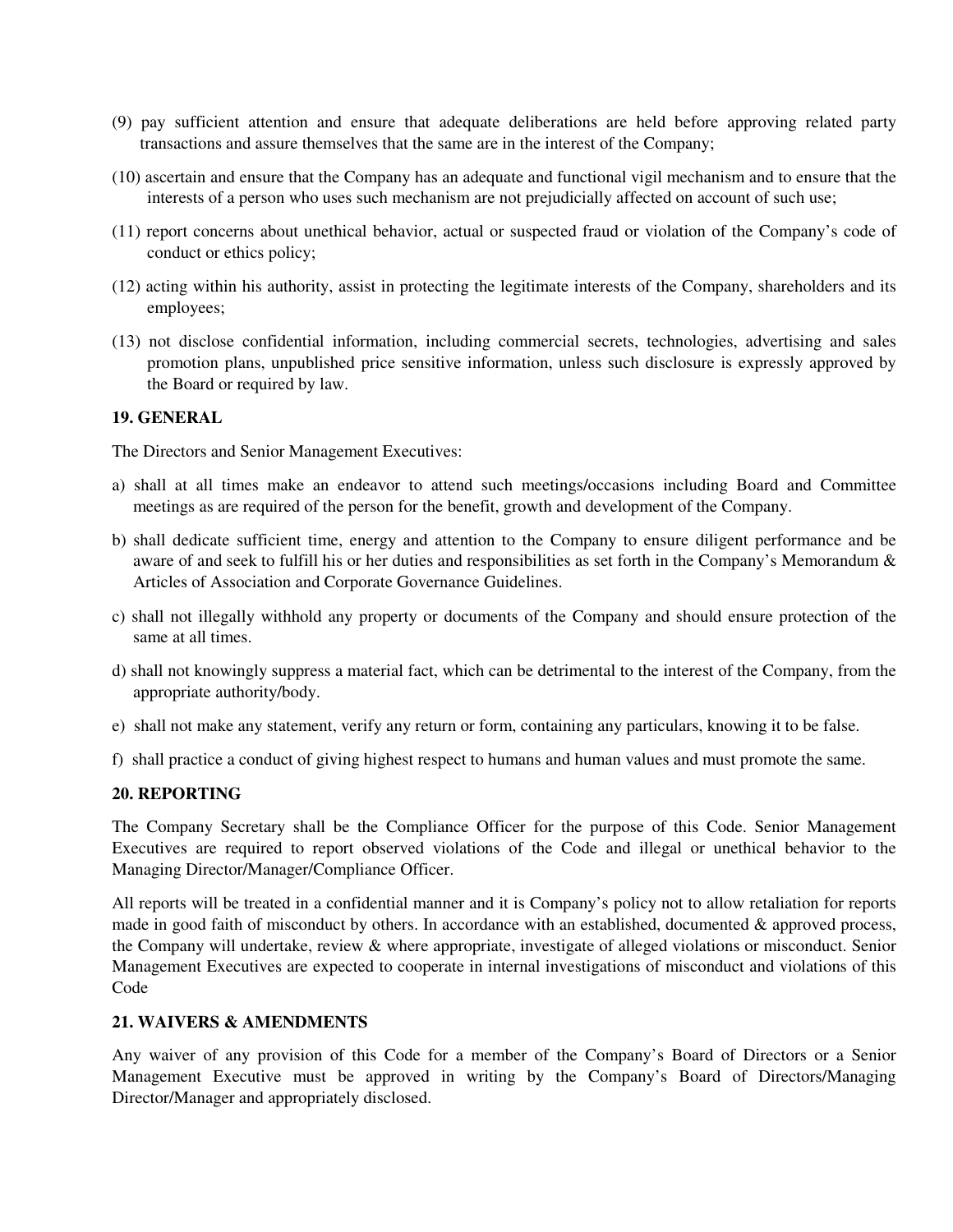Based on the business requirements and applicable regulations the Code may be amended by the Board of Directors from time to time.

# **22. COMPLIANCE OF THE CODE**

The matters covered in this Code of Business Conduct and Ethics are of the utmost importance to the Company, its stockholders and its business partners, and are essential to the Company's ability to conduct its business in accordance with its stated values. The Company expects all the Directors and Senior Management Executives to adhere to these rules in carrying out their duties for the Company. Directors and Senior Management Executives are accountable for full compliance with this Code. Sanctions for breach of this Code shall be determined by the Board of Directors in case of Directors and the Managing Director/Manager in the case of Senior Management **Executives** 

# **23. ACKNOWLEDGEMENT**

The Code shall become applicable to all the existing directors as soon as it is approved by the Board of Directors. In case of a new director the Code shall become applicable from the date of his appointment. All Senior Management Executives shall acknowledge the receipt of this Code in the acknowledgement form appended to this Code indicating that they have received, read and understood, and agreed to comply with the Code and send the same to the Managing Director/Manager/Compliance Officer. A New Senior Management Executive will submit such an acknowledgment at the time when his employment begins/when he assumes a senior management position.

# **24. ANNUAL COMPLIANCE REPORTING**

The Directors and Senior Management Executives shall affirm compliance with this Code of Conduct on an annual basis as at the end of the each financial year of the Company. (Within 15 days of the close of every financial year). **Annexure-1** 

# **25. NO RIGHTS CREATED**

This Code of Conduct set forth guidelines for conduct for the Board of Directors and Senior Management Executives. It is not intended to nor does it create any right in favour of any Director or Senior Management Executive, client, supplier, customer, shareholder, or any other person or entity.

By Order of the Board of Directors **Ridings Consulting Engineers India Limited** 

**Sain Ditta Baveja Chairman cum Managing Director (DIN: 01283893) Place: Delhi Date**: **02.01.2018**